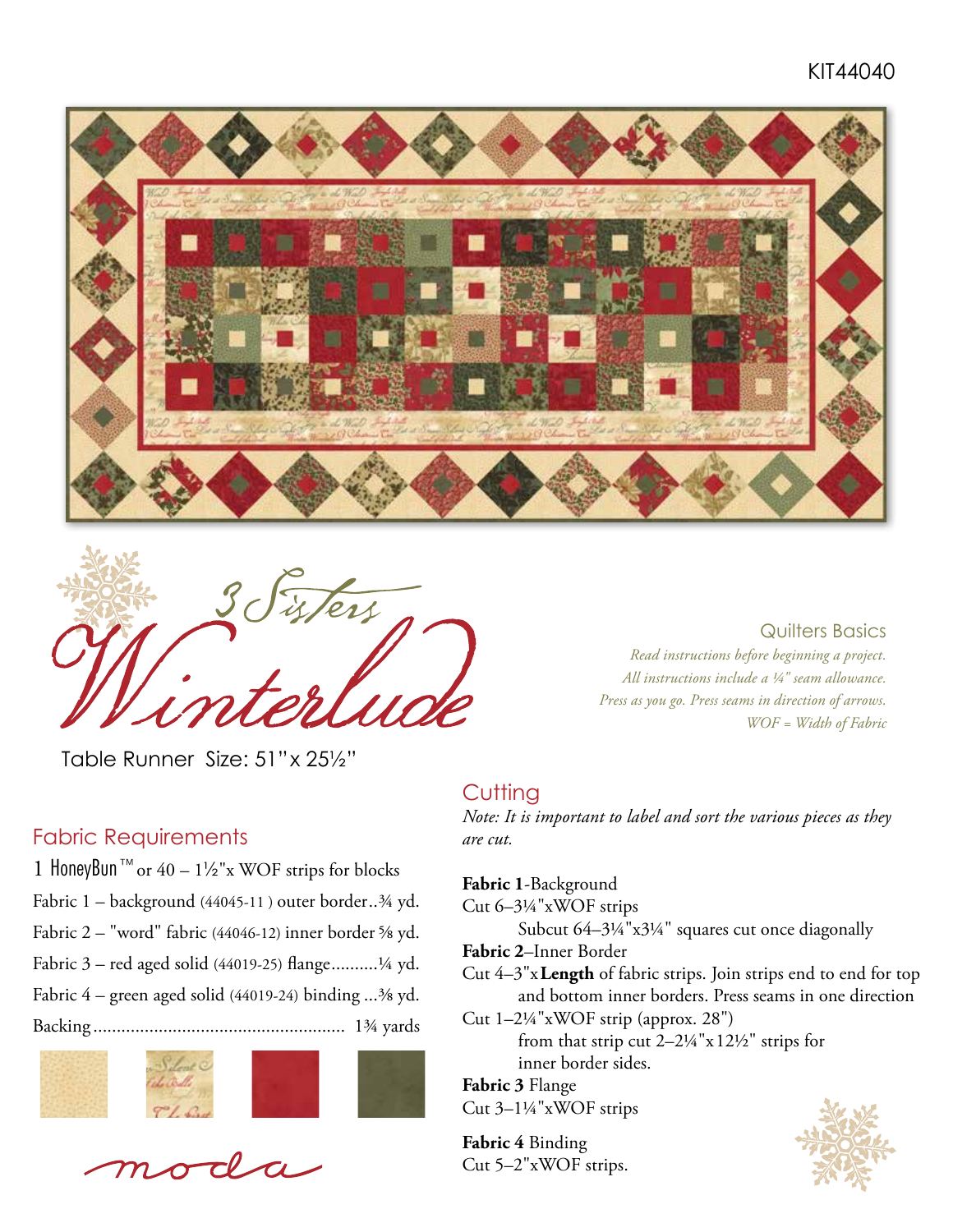# Cutting – cont.

### HoneyBun™

*Label and sort pieces as you cut.*

#### **SORTING**

- 1. Pull out the aged solid red and green strips plus the cream dottie strip that matches Fabric 1. Set these strips aside for mini log cabin centers
- 2. Select 21 HoneyBun™strips for the mini log cabin blocks. *Note: Choose a minimum of 21 strips as we did, or choose more strips if you prefer a scrappier table runner.*

#### **Centers**

From **each** of the 3 reserved HoneyBun™ strips (red, green and cream) cut 28–1½"x1½" squares. *Note: Cut carefully as you will be using 42" of each strip.* 

### **Strips for Log Cabin Blocks**

From **each** of the 21 (or more) selected HoneyBun™strips cut: 8–1½"squares  $8-3\frac{1}{2}$ " strips *Note: The pieces from each strip make 4 mini log cabin blocks. Eighty-four blocks are needed for this project. If you choose to use more than 21 strips cut fewer units from each strip to reach the 84 block total. Just be sure to cut in matching sets of 2 squares and 2-3½" strips.*

# Construction

#### **Mini Log Cabin Blocks– Make 84**

*Each block requires: 1 – center square (red, green or cream), 2–1½" squares, and 2–3½" strips.*



Make 84 Blocks should measure 3½"x3½" with seams.

#### **Add Background Triangles – Make 32 blocks**

- 1. Choose 32 mini log cabin blocks in assorted colors for the outer border blocks. Center and stitch Fabric 1 triangles to opposite sides of block. Press seams toward triangles. Repeat to add triangles to remaining sides of block. *See diagram below*.
- 2. Using a rotary cutter and ruler trim and square up block to measure 4¾"x4¾"with seams.



Square up block to 4¾"x4¾" with seams



Outer Border Blocks – Make 32 4¾"x4¾" with seams



4¾"x4¾" with seams